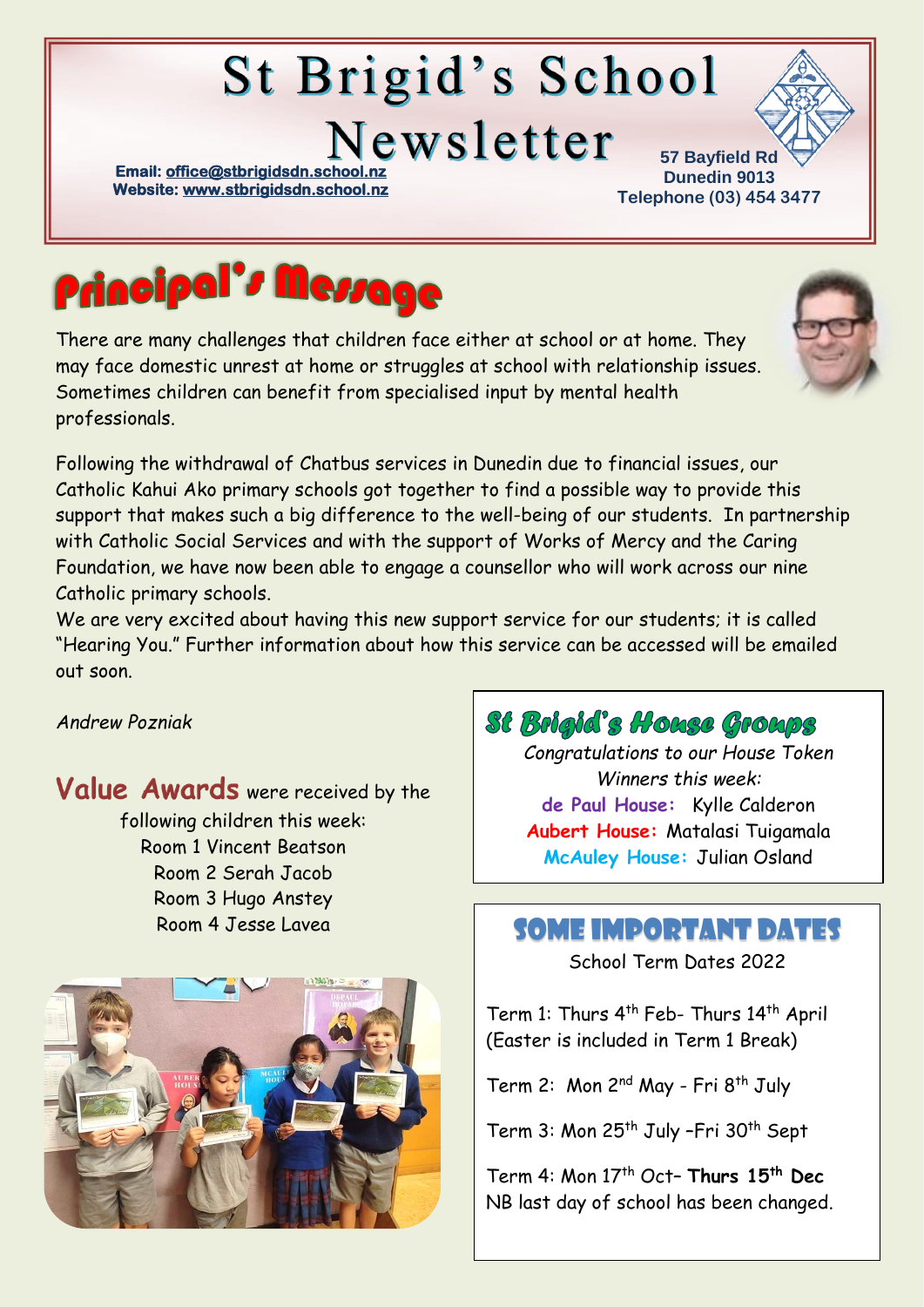#### **St Brigid's School Leaders**

At Wednesday's Assembly we announced the St Brigid's Student and House leaders for 2022. We try to support opportunities like this to celebrate and encourage children to grow and lead as citizens' while exemplifying our Catholic Character.

Congratulations to our Student Leaders and House Leaders they are:

#### **Student Leaders: House Leaders:**

Olivia Anstey and Sirafin Mariya Binu Aubert House: Aubert House:



Austin Gillespie Mason Voyce

#### McAuley House:

Harper Guthrie Halaina Sparks

#### de Paul House:

Leo Patston Shynnie Tan

## Sickness

**A reminder that** if your child is feeling unwell please keep them at home. It would be prudent for your child to have a Covid test and keep them at home until you receive notification. If your child has experienced vomiting or diarrhoea they should not be back at school for 48 hours following their last episode.

## **Walk 'n' Wheel Week 2022**

Monday 7<sup>th</sup> March -Friday 11<sup>th</sup> March

Sport Otago have organised a Walk 'n' Wheel Week. This week is designed to create safer walking and wheeling environments around schools by reducing the number of cars and reducing congestion at the school gate.

Our school can encourage walking and wheeling by participating in the events.

There will be themes for each day of the week therefore Monday  $7<sup>th</sup>$  is 'Move it Monday' and then it will be, 'Choose it Tuesday', 'Wacky Wednesday' 'Thoughtful Thursday' and 'Foot it Friday'

Further information will be sent out next week.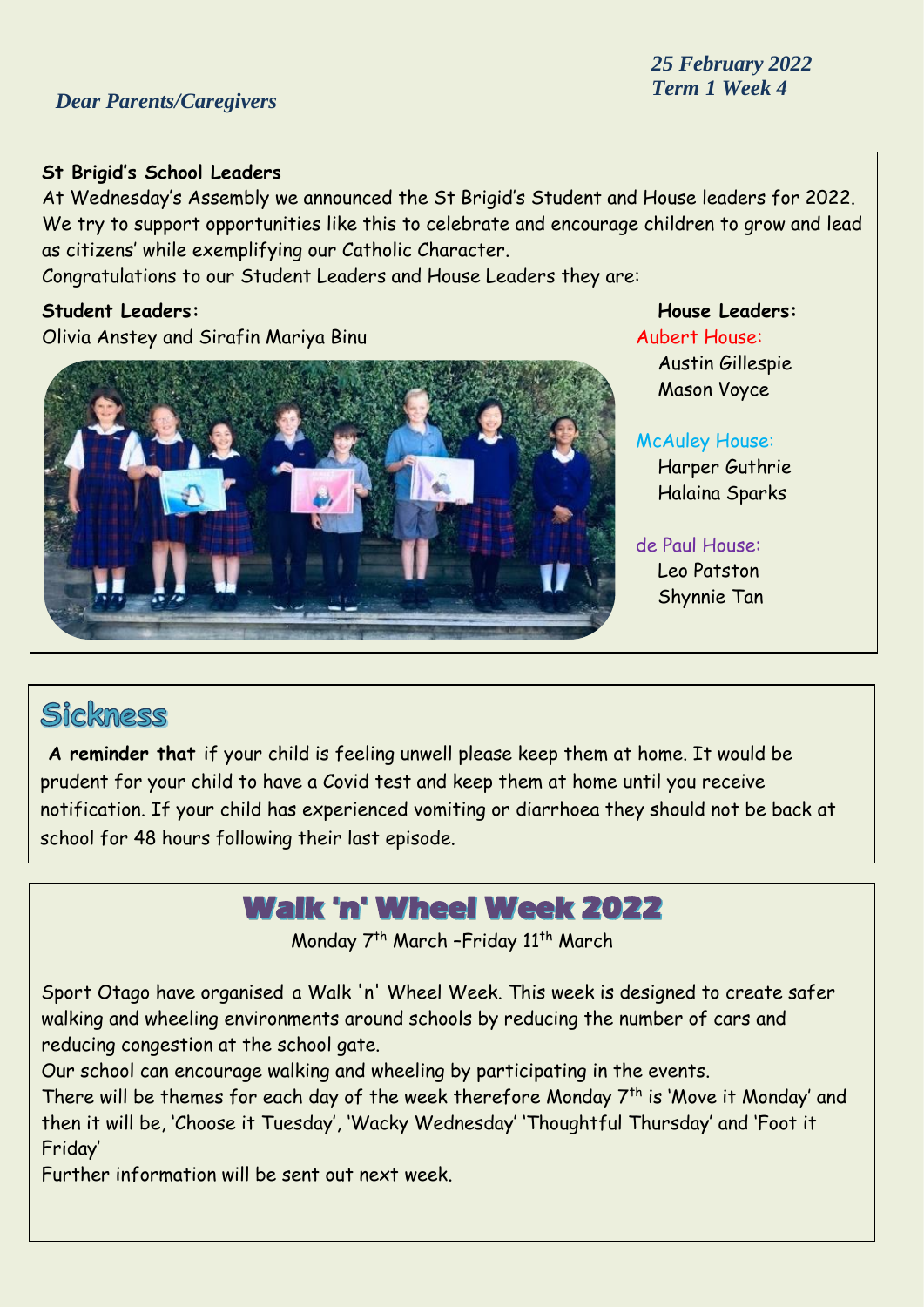| What's on it next week |                               |
|------------------------|-------------------------------|
| Tues 1                 | Futsal begins for St Brigid's |
| March                  | Superstars                    |
| Wed 2                  | Futsal begins for St Brigid's |
| March                  | <b>Strikers</b>               |
| What's on this term    |                               |
| $7 - 11$               | Walk n Wheel Week             |
| <b>Sun 27</b>          | St Brigid's Family Mass at St |
|                        | Patrick's                     |
| <b>Wed 30</b>          | <b>BOT Meeting</b>            |

#### **Driving and Perlsing**

Please be aware of the parking restrictions during drop off and pick up of your children at school along Bayfield road.

It is illegal to park over someone's driveway or on yellow lines. It is not advisable to park in the middle of the road when dropping your child or picking them up.



Please be aware of the current road restrictions and keep our children safe.

**School Bank Account Details** (*Please ensure you deposit money into the correct account)*

**Board of Trustees - School Account**: 06 0942 0045712 00

**PTA – Fundraising Account**: 03 1732 0001257 00



Sports Code of Conduct forms are now available on the Team Messenger groups. Please complete these as soon as possible.

#### **Futsal**:

We have just had confirmation that Futsal will start next week as planned on Tuesday 1 March for St Brigid's Superstars and Wednesday 2 March for St Brigid's Strikers. The draw will be available later today.

There is likely to be a significant disruption to the season as more and more people come down with Covid. This is likely to lead to teams having to default and games being changed.

Please check your Team Messenger groups and Facebook pages for current information, draws and updates.

> **A Covid Phase 3 Update** will be emailed out tonight.

Kind regards - Andrew Pozniak